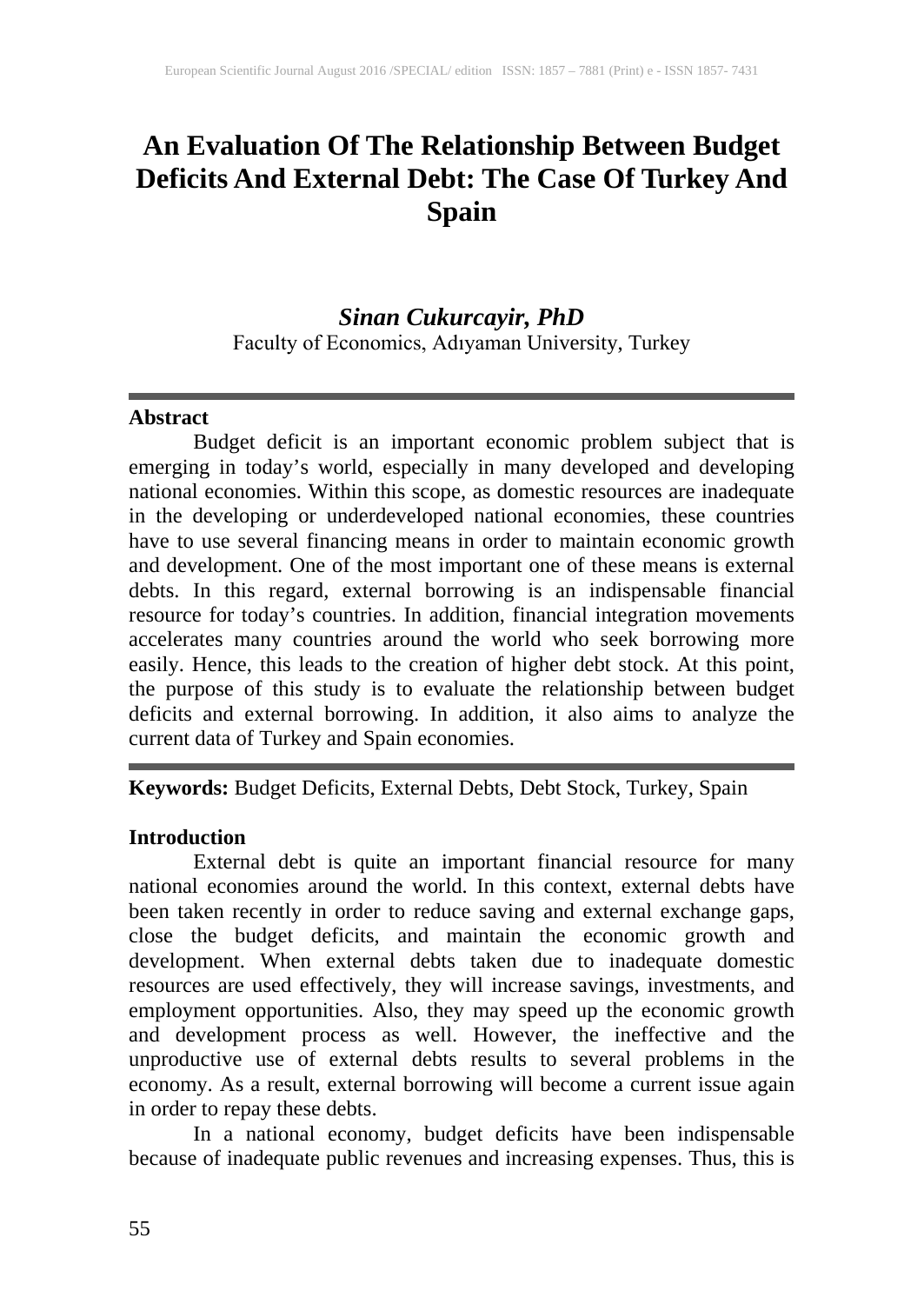the result of increasing the duties and functions of the public sector. In today's world, an important reason for budget deficits is the informal economy which has been increasing day by day and the governments which remain incapable in preventing such situation. Most especially in underdeveloped and developing countries, efforts of the governments to accelerate economic development and to industrialize the economy have been an important effect on debt increment. In this context, the continuous increase in debt has started to bring along the higher budget deficits.

However, if public revenues and entities of debtor nations are not enough to repay the external debts, countries in question may encounter debt crises. As for a discontinuing external debt stock, it might be a serious obstacle for the development and growth of a country. For this reason, countries should implement effective and productive debt management policies. Therefore, in political decision making period, it is essential to effectively and productively use external debts which have been transferred to the economy through external borrowing.

### **Budget deficits and borrowing relation**

The concept of budget deficit is one of the most encountered situations in the developed and developing countries. This concept generally states that public expenses are more than public revenues. It has been tried in financing the budget deficits emerging in many countries around the world in recent years by means of seeking several methods. Of course, borrowing is the most used method of them. Increasing budget deficits in a national economy brings along the higher borrowing and it hinders the maintaining of the financial maintainability of the economy.

Financial maintainability is defined as the rate of public sector borrowing requirement to GDP in a national economy, rate of noninterest surplus to GDP in that country, and the rate of public debt stock to GDP which are stable or constant. In other words, the abovementioned three criteria which takes place together, in that each of those three is stable or constant, is the basic condition for financial maintainability (Croce & Ramon, 2003:5).

Therefore, lack of financial maintainability in a national economy and cyclical fluctuations in the economy are basic determinant factors in the formation of budget deficits. In addition, the most important items that increase the budget deficits are social safety and health expenses. In these countries, incurring expenses without considering the social and political balances increases the budget deficits. The increase in public expenses increase significantly as the tools and materials for defense are under development continuously, and when its costs are quite high (Akdoğan, 2009:81). In addition, differences in economic development between the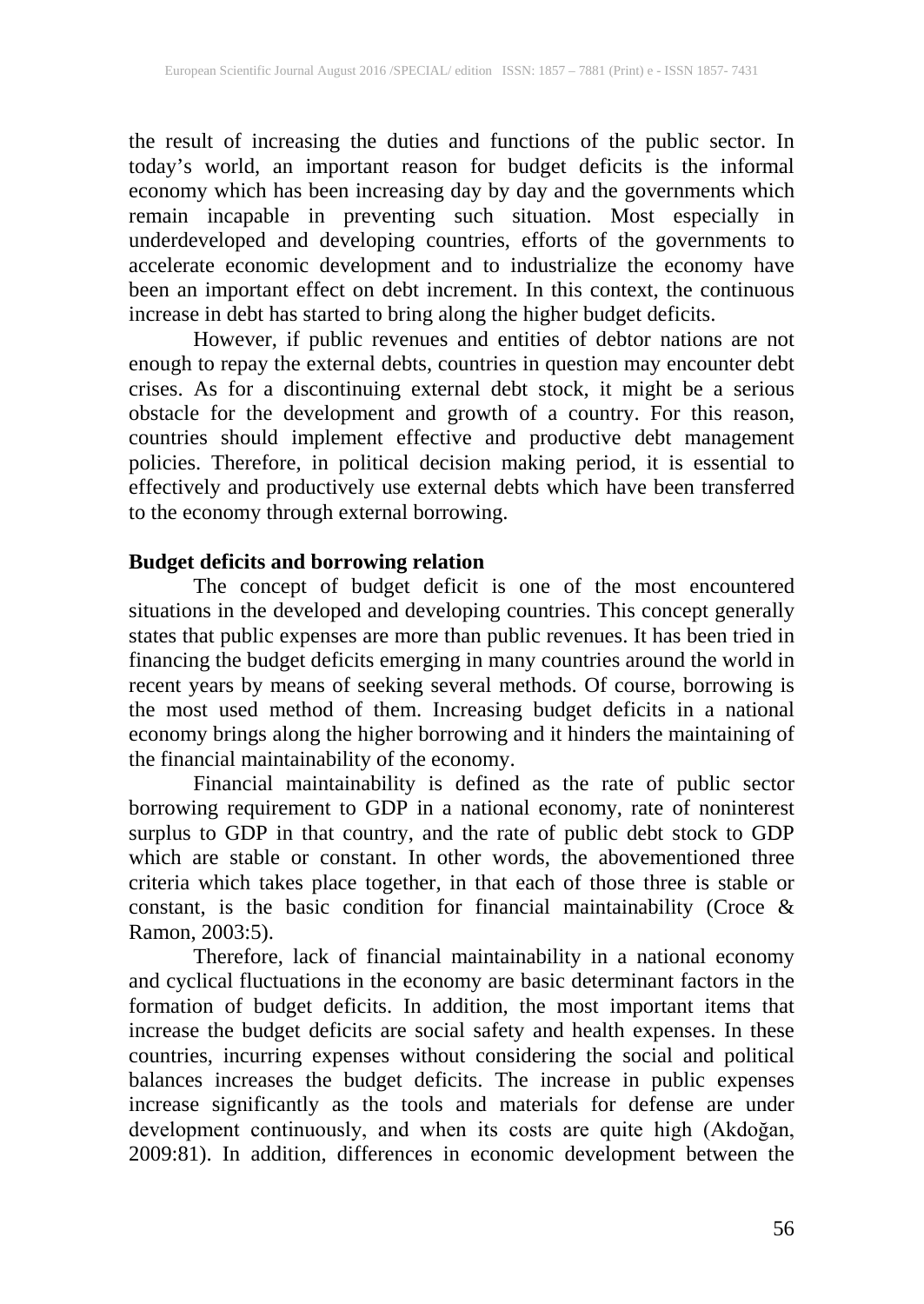countries, administrative structuring, and social and political differences have an influence on budget deficits as well. Therefore, the state allocates much more resource to these fields due to structural problems (Akalın, 1993:210).

Within this scope, the borrowing reasons/factors of developing and underdeveloped countries are as follows (İnce, 2001:14):

- Capital stock is not at a significant level across the country.

- Big financing opportunities are required for industrialization and development.

- Industrial structure has been founded as external – dependent.

Scientific and technologic innovations are monopolized by developed countries.

- Continuous public deficits and budgetary equilibrium cannot be maintained.

- Expenses of defense are at high levels.
- Natural resources and raw material are not enough.
- Chronic deficits of balance of payments are continuous.
- Refunding in order to pay the liabilities due.
- External exchange reserves are not at a significant level.

Today, in many countries, public revenues remain quite incapable to meet public expenses. Due to such reasons, the state applies for different financing resources which can be alternative to public ordinary revenues. In this regard, the state can apply for these methods in financing the budget deficits: domestic borrowing, external borrowing, monetization, using the external exchange reserves of central bank, privatization incomes, and shortterm speculative capital flows (Fischer & Easterly, 1990:127).

Subsequently, it has been determined which and how the abovementioned public financing resources will be used according to the current economic policies in that country. In this context, if a wrong policy application is chosen, solidary negative effects and inescapable macroeconomic imbalances will be inevitable. As a result of this, public financing will become much more important.

Within this scope, the reason a country needs to borrow is described by financial reasons, economic reasons, and other reasons. Firstly, in considering the financial reasons, these include budget deficits, deficits in the balance of payments, and financing for big project or investments. Secondly, considering the economic reasons, they include the achievement of full employment in the economy and influencing the decisions of economic departments of the country in a positive manner. Finally, considering the other reasons, they are described as: financing for expenses of defense conducted across the country, financing for extraordinary expenses, and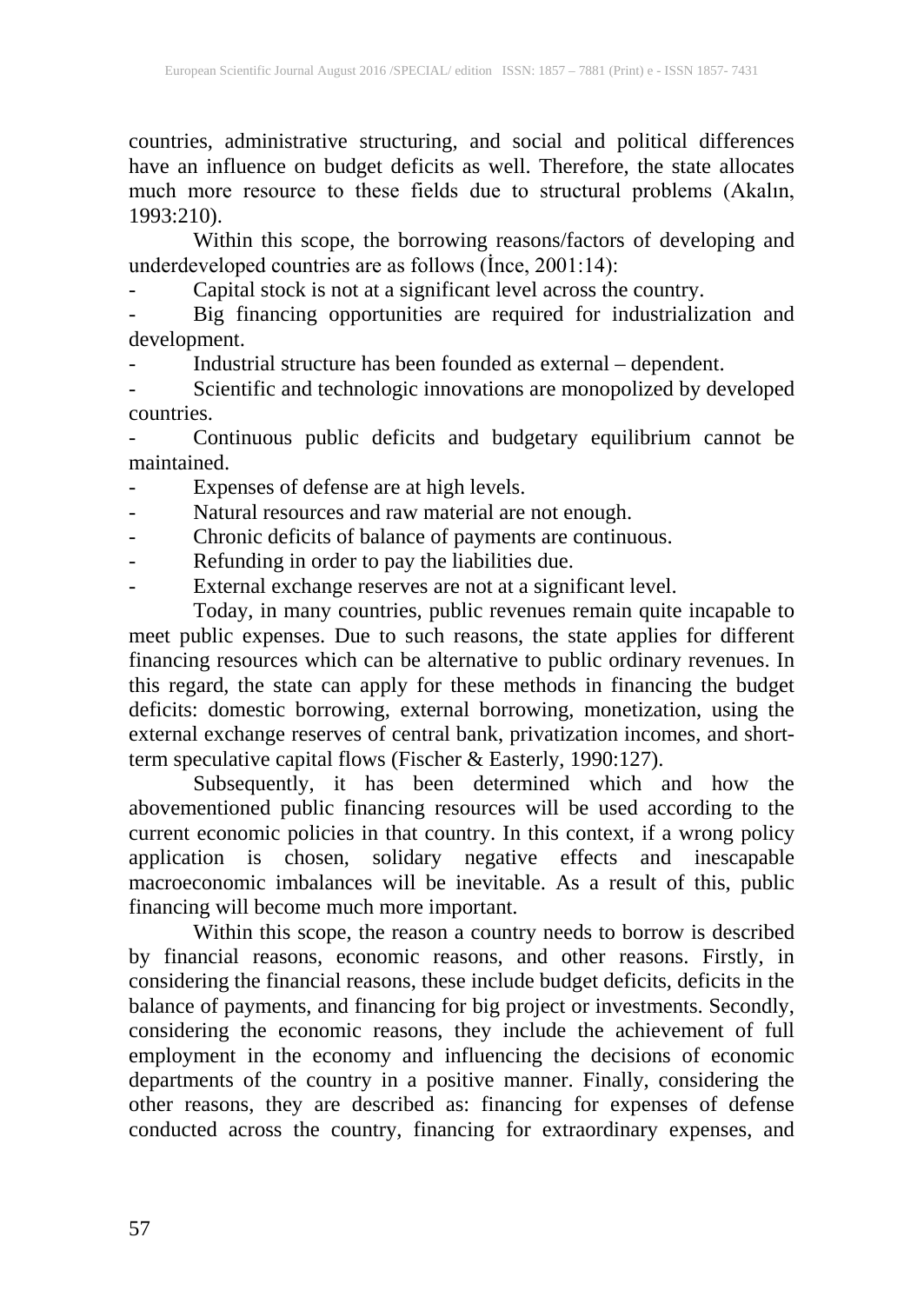refunding in order to repay the debts of the previous periods (Saatçi, 2007:95).

#### **Effects of budget deficits on external debts**

Borrowing that is quite important in terms of all the countries around the world, in order to maintain the economic growth and development, is described as an obligation which takes place depending on fund borrowing or the purchase of goods and services on credit. External debts have an important place among the external financing resources. In general, external debts are defined as loans borrowed by domestic established persons and institutions from the external persons and institutions in different ways (Evgin, 1996:15).

External debts can also be defined as transfer flows which are obtained generally from external resources. They have an increasing effect on national income during the period of borrowing, and a decreasing effect during the repayment period that appears as a result of international affairs (İnce, 1996:86). In the studies conducted by the World Bank and OECD, they stated that (WB&OECD, 1988:19): *"Gross external debt is the sum of obligations arising from the agreement and requirement to repay the capital with or without interest, or the interest with or without capital for the debts which should be repaid by residents in a country to non-residents in this country, which they have borrowed and haven't repaid yet."*

External debts are financing resources which are mostly applied by developing countries than the developed countries. They are used in facilitating economic growth and development purposes in these countries. Particularly in the developing national economies, principal external borrowing reasons include lack of national resources, public deficits at high levels, lack of domestic savings, and deficits in the balance of payments etc.

The basic reason why the external borrowing has become an obligation in terms of public sector is the difficulties experienced when the public expenses are financed by ordinary resources. In this regard, while external debts that have been used generally in development and growth of national economies were a source of income estimated to use only in extraordinary periods in the past, they have become an ordinary source of income today.

Subsequently, while external debts usually provide an additional resource to economy in a national economy, it results in an extra resource outflow from the country when interest and capital payments are made. In other words, in the repayment period of the debt, debtor countries have to decrease their investments, consumption, or both of them in proportion to debt servicing.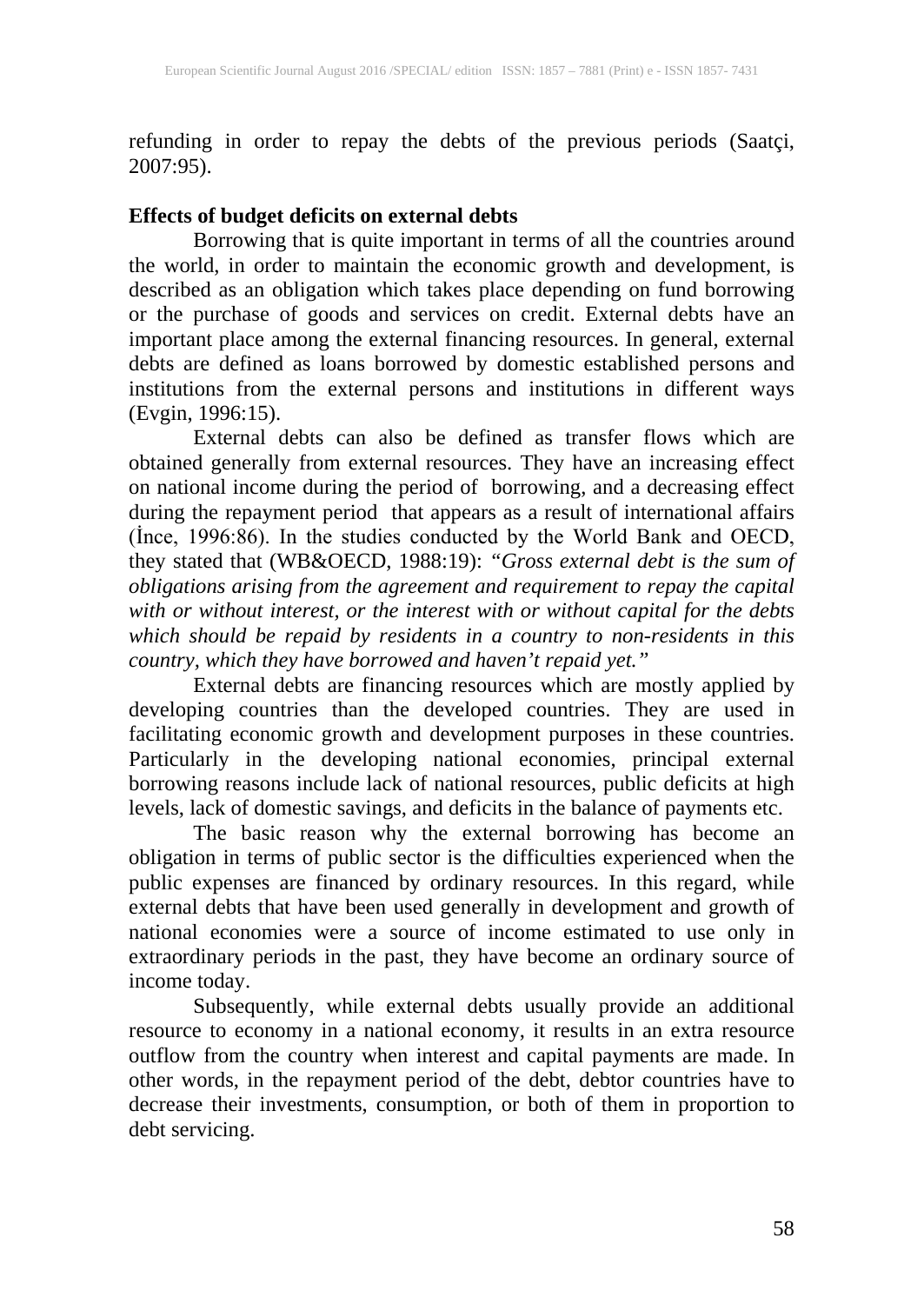In a national economy, public deficits bring along certain important macroeconomic problems. However, the basic reason for this depends on how public deficits are financed. In this context, while closing public deficits through coining causes inflation in an economy. Also, closing them through domestic borrowing results to increase in the interest rates, credit crunch, and the exclusion of investments and consumption.

In this direction, it is possible to close the public deficits by different financing types according to the economic status. However, it is possible to mention a powerful relation between budget deficits and external borrowing in the economies whose national capital markets and domestic borrowing opportunities are limited. In this context, as a result of closing the public deficits through external borrowing in a national economy, it is stated that current account deficits will increase in this economy. Thus, in certain cases, crises might take place in balance of payments and external debt stocks (Easterly & Hebbel, 1993: 213).

Furthermore, as high budget deficits took place in a country in an easy way, it has an increasing effect on external debts. The increase in external debt stocks may cause negative effects on the general level of prices, employment, posterity, income distribution, and economic growth. External debts are an important resource for developing countries in terms of economic growth, financing of the investments, and importation. In recent years, however, negative effects have emerged as the rates of external debt which have reached high levels in these countries. Unsustainable levels of public debts causes negative results of external exchange crises, devaluation and credit erosion of the country, etc. (Pradhan, 2009: 2-3).

Within this scope, external debt maintainability problem gained importance across the world during the 1980's. As a result, those years are defined as *"years of external debt crises"* depending on external debt crises which many industrialized countries experienced in general (Yılancı & Özcan, 2008:91). Due to different reasons, countries are not able to repay the debts. In general, countries are not able to pay the debts because of three basic reasons in the literature. These reasons are: *Liquidity deficiency, Debt bankruptcy, and Being unwilling to pay the debts* (Önel, 2003: 2).

In most developed and developing countries, weak capital markets and limited opportunities of domestic borrowing result in meeting the budget deficits through external borrowing. As for the financing of budget deficits through external borrowing, it causes increment in external debt stock. In addition, increments in the external debt stock will result in the reformation of budget deficits. As seen herein, external debts emerge as both the reason and the result of the budget deficits (Arıcan, 2005: 93).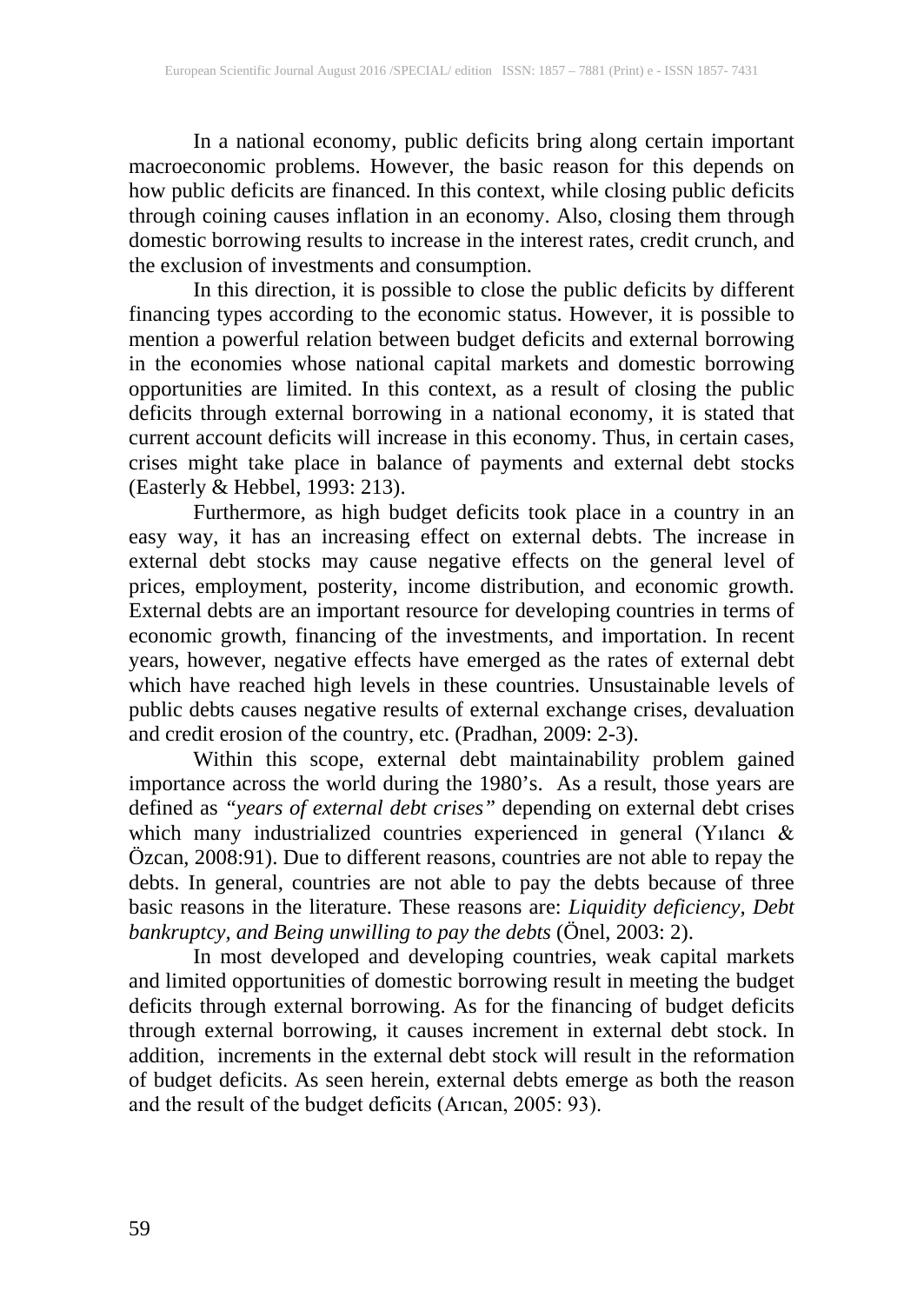#### **Budget deficits in turkey and spain - external debt issue**

In general, external debts in a national economy make contribution to close the external commerce deficits and to remove the imbalances in the balances of payments. In this regard, external debts are effective in ensuring economic stability. These factors, however, may vary by conditions of external debt. Also, these conditions include the interest rate of the external debt, term structure, project and technology dependence, and so on (Eker & Meriç, 2000:248). In this context, while external debts create positive effect in a country during the period of borrowing, it causes negative effects during the period of repayment.

In many countries around the world, some basic problems of the economy include inadequate domestic savings and capital stock, high increments in the public expenses, external trade deficits requiring consistency, and requirement of external exchange at every period. These problems have increased the external debt usage of the countries. As a result, it has caused an increase in the total stock of external debt. High rates of external borrowing occur during the period of crisis. However, the countries in question leave the counties in a difficult situation during the period of repayment. This is because the external exchange resources were inadequate. As a result of such reasons, external debts reached an unsustainable point.

Along with globalization movements that are speeding up in today's world, countries have reached an outward-oriented structure. In this regard, an economic problem experienced by any country across the world would begin to affect any other country closely. In recent periods, borrowing crises experienced particularly in European Union countries have caused an increase in the studies conducted on these countries. Therefore, the purpose of this study is to evaluate the relation between budget deficits and external debt in terms of Turkey and Spain economies. Within this scope, we will analyze the total budget deficits and the total external borrowing of the national economies in question by means of the following tables.

|        |                                 |                                       | Spain                           |                                                |                                                     |                                              |
|--------|---------------------------------|---------------------------------------|---------------------------------|------------------------------------------------|-----------------------------------------------------|----------------------------------------------|
|        | Economic<br>Growth<br>$(\%GDP)$ | Current<br>Account<br>Balance<br>%GDP | Export /<br>Import<br>$(\%GDP)$ | Investment<br>(Annual<br>variation in<br>$%$ ) | <b>Exports</b><br>(Annual<br>variation<br>in $\%$ ) | Imports<br>(Annual<br>variation<br>in $\%$ ) |
| 2010   | $-2,5$                          | $-4,2$                                | 77,8                            | $-4,9$                                         | 9,4                                                 | 6,9                                          |
| 2011   | $-0,6$                          | $-3,8$                                | 81,8                            | $-6,3$                                         | 7,4                                                 | $-0,8$                                       |
| 2012   | $-2,1$                          | $-3,6$                                | 88,2                            | $-8,1$                                         | 1,2                                                 | $-6,3$                                       |
| 2013   | $-1,2$                          | $-4,0$                                | 93,5                            | $-3,8$                                         | 4,3                                                 | $-0,5$                                       |
| 2014   | 1,4                             | $-4,6$                                | 95,6                            | 3,4                                            | 4,2                                                 | 7,6                                          |
| Turkey |                                 |                                       |                                 |                                                |                                                     |                                              |
| 2010   | 9,2                             | $-6,2$                                | 61,4                            | 30,5                                           | 10,3                                                | 31,8                                         |

| Table 1. Basic Macroeconomic Indications in Turkey and Spain |  |
|--------------------------------------------------------------|--|
|--------------------------------------------------------------|--|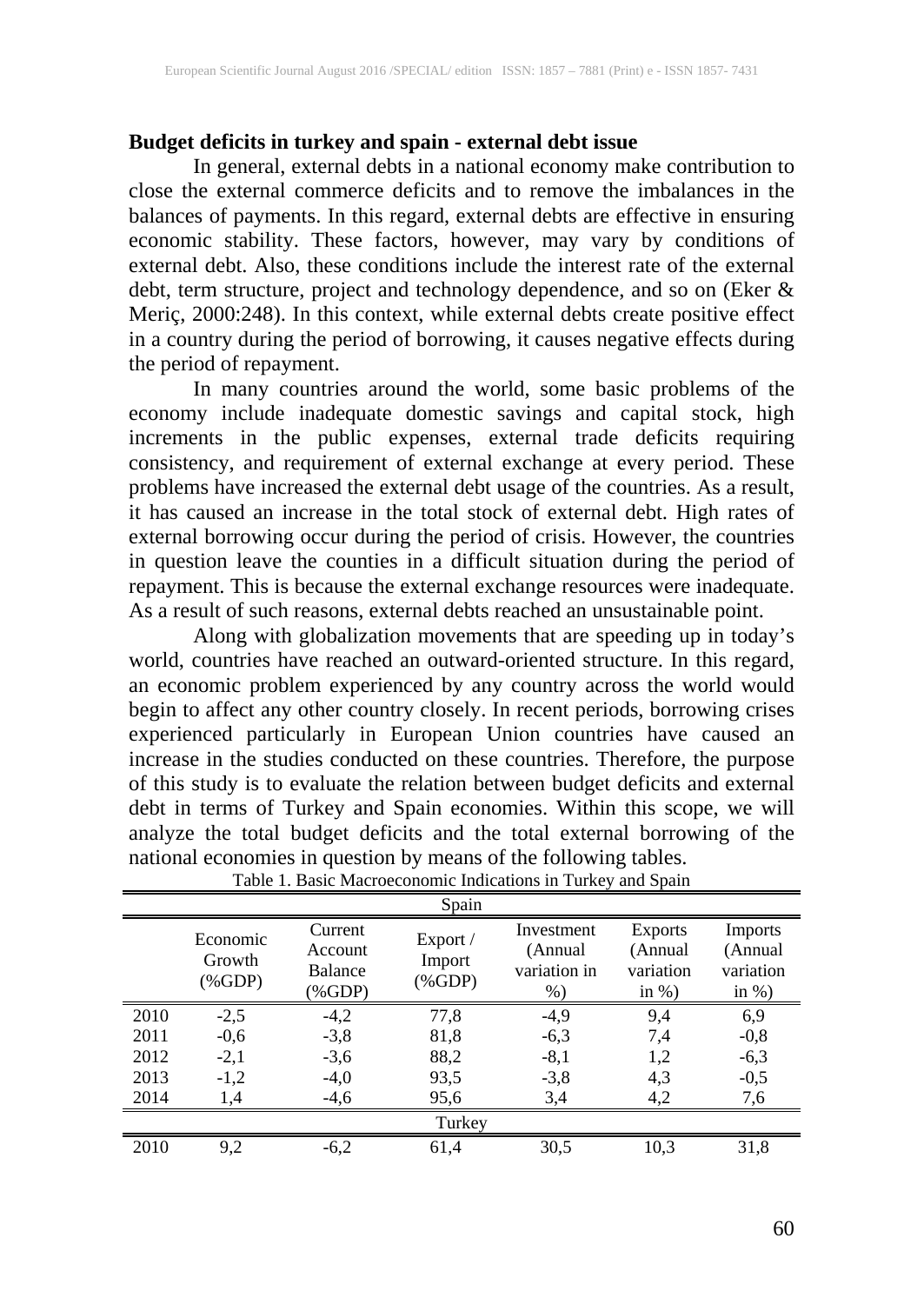| 2011 | 8.8 | $-9.7$ | 56,0 | 18,0   | 17.7   | 31.2   |
|------|-----|--------|------|--------|--------|--------|
| 2012 | 2.1 | $-6,2$ | 64,5 | $-2.7$ | 13.7   | $-1.7$ |
| 2013 | 4.2 | $-7.9$ | 60.3 | 4.4    | $-0.1$ | 6,5    |
| 2014 | 2.9 | $-5.7$ | 65.1 | $-1.3$ | 4.4    | $-3,6$ |

Source: World Bank; Economic Indicators & IMF: World Economic Outlook Database

Table 1 above illustrates the annual several macroeconomic data of the Turkey and Spain economies. Within this scope, if we consider this data in terms of either country first, economic growth in Spain economy was -1,2 in 2013 and 1,4 in 2014. Thus, this rate was 4,2 and 2,9 for Turkey's economy. Then, if we consider the current account balance, while this rate in Spain was -4 in 2013 and 4,6 in 2014, this rate was 7,9 and 5,7 in Turkey. From the table, if we consider the rate of exports meeting imports, while this rate in Spain was around 95% in 2014, it was around 65% in Turkey. In addition to this, for the countries in question, it is possible to see annual exchange values of export, import, and investments in percent through the above table. Also, it can be seen as illustrated on graphics, various comparative rates of Turkey and Spain economies, in the Appendix.

|        | Spain                        |                      |  |  |
|--------|------------------------------|----------------------|--|--|
|        | <b>Budget Balance (%GDP)</b> | External Debt (%GDP) |  |  |
| 2010   | $-9,4$                       | 61,5                 |  |  |
| 2011   | $-9,4$                       | 69,3                 |  |  |
| 2012   | $-10,3$                      | 86,1                 |  |  |
| 2013   | $-6,8$                       | 92,6                 |  |  |
| 2014   | $-5,8$                       | 97,6                 |  |  |
| Turkey |                              |                      |  |  |
| 2010   | $-3,6$                       | 40,1                 |  |  |
| 2011   | $-1,4$                       | 39,4                 |  |  |
| 2012   | $-2,1$                       | 43,1                 |  |  |
| 2013   | $-1,2$                       | 47,3                 |  |  |
| 2014   | $-1,3$                       | 50,3                 |  |  |

|  | Table 2. Budget Deficits and External Debt Indications in Turkey and Spain |
|--|----------------------------------------------------------------------------|
|--|----------------------------------------------------------------------------|

Source: World Bank; Economic Indicators & IMF; World Economic Outlook Database

In Turkey and Spain economies, budget deficits occurs because there is an ineffective tax system and public revenues which are incapable to meet the public expenses. In these national economies especially, budget deficits reached too high levels as a result of the experience of the global crisis in 2009. As for governments in these countries, they preferred to use domestic and external borrowing rather than an effective tax policy system to finance the budget deficits which were increasing very rapidly within a short time. Eventually, in parallel to the external debt stocks that are increasing rapidly, external debt services have also increased. Also, important pressures on the budget have become a current issue.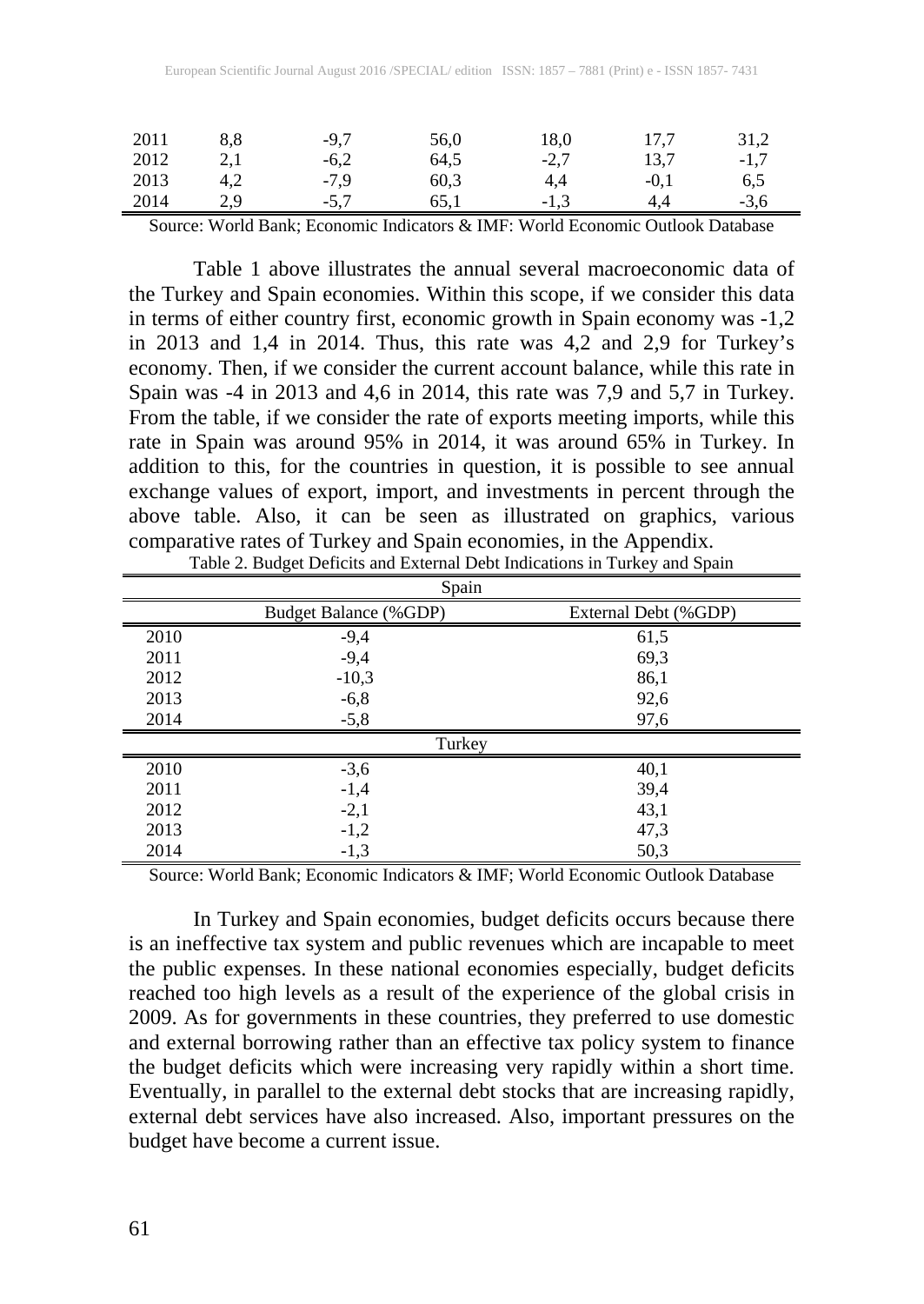In economics literature, there are several studies demonstrating that debt crises takes place generally in countries whose external debt term structure is short. Thus, weak macroeconomic structure in these countries requires short-term borrowing. Furthermore, reaching the global capital markets has become easier through financial integration movements. As such, it has resulted in borrowing at high levels and in transferring these debts to the unproductive public expenses. As for short-term external debts at high levels, they render the countries weaker against the external shocks.

#### **Conclusion**

In recent years, of course a political stability is required to control the high budget deficits and decrease the external debt stocks in many countries across the world. As for increasing the tax rates which is the most common method to close the budget deficits, it will not be a permanent and effective solution. However, policymakers generally cut down the public expenses and try to close the budget deficits to some extent. As an effective way, it requires imposing legal and constitutional restrictions to public deficits and public debts in order to ensure that budget deficits and external debts are not above a certain level.

In an economy, when debt interests cannot be paid by budget incomes and are paid through refunding, it indicates that the country is at a debt bottleneck. In other words, it is possible to indicate that debt bottleneck is the continuous debt that is increasing in itself. In general, debt interests are met by budget incomes. However, when the interest load reaches high levels, it will be inevitable to apply the refunding in order to make interest payments. Such a situation results in a continuous increase in debt stock and then debt bottlenecks or debt crises.

However, in order to remove debt bottlenecks, budget incomes requires reduction to a level at which budget incomes can be covered. To be able to realize this, it is required to increase the revenues or decrease the expenses. In addition, provided there is a surplus in the budget, debt stock should be reduced in the long term. On the other hand, pressure of interests on the budget should be decreased. Today, certain regulation is required to be made in order to decrease the public deficits particularly in the developing countries. These regulations can entail the fact that it is required to increase the tax incomes so that public incomes have parallels with public expenses. In order to increase the tax incomes, it is required and important at this point to decrease tax rates, expand the tax base, and prevent the informal economy.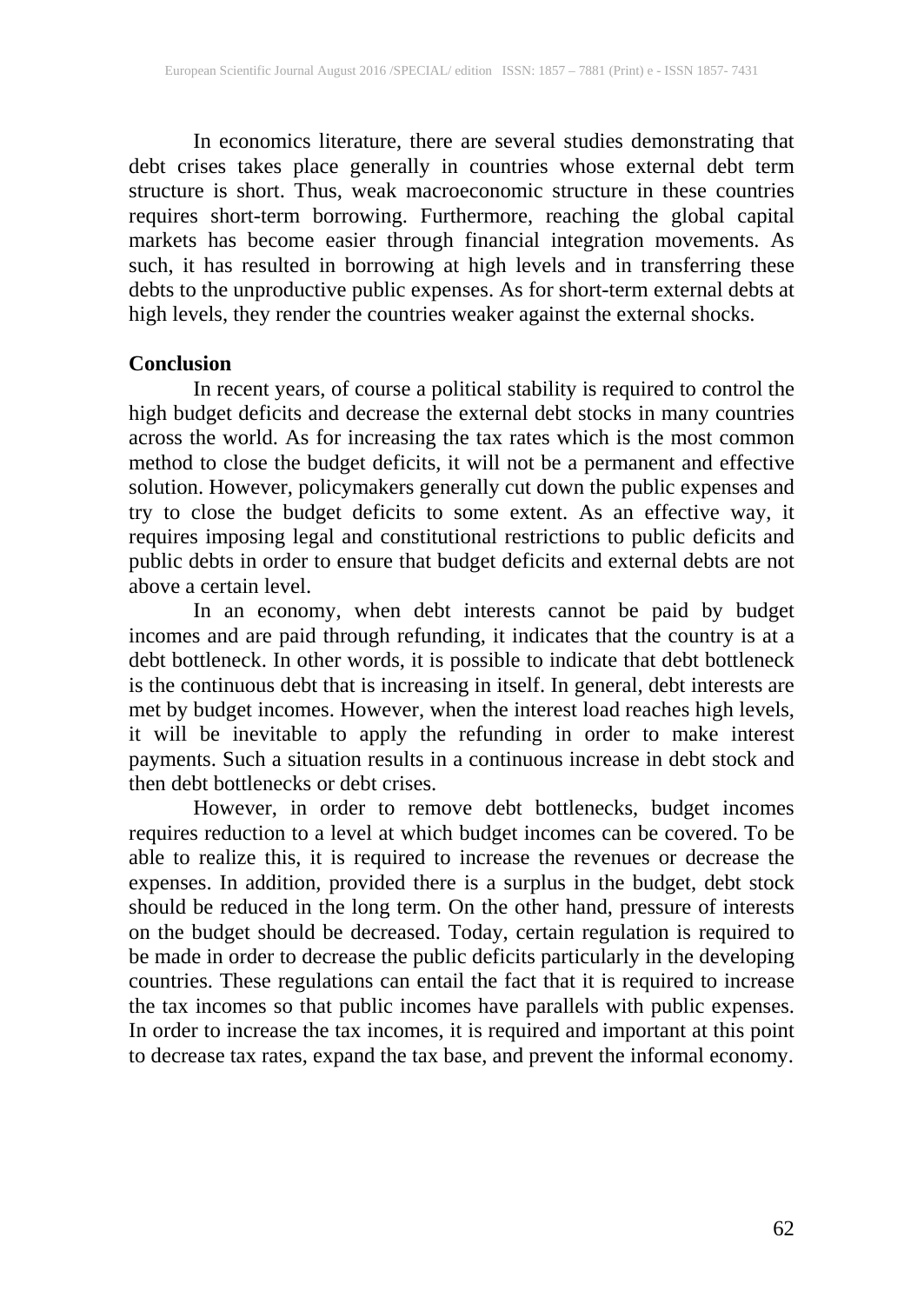### **References:**

Akalın, Güneri. Türkiye'de Bütçe Açıklarının Genel Bir Değerlendirmesi: Türkiye'de Bütçe Harcamaları. IX. Türkiye Maliye Sempozyumu, Antalya, 1993.

Akdoğan, Abdurrahman. Kamu Maliyesi. Gazi Kitabevi, 13.Baskı, Ankara, 2009.

Arıcan, Erişah. Ricardocu Denklik Teoremi ve Teorilerde Kamu Açıklarına İlişkin Yaklaşımlar: Türkiye Ekonomisine İlişkin Bir Uygulama. Marmara Üniversitesi İİBF Dergisi, Cilt:20, Sayı:1, 2005.

Croce, Enzo & V. Hugo Juan-Ramon. Assessing Fiscal Sustainability: A Cross-Country Comparision. IMF Working Paper, No: WP/03/145, 2003.

Easterly, William & Klaus Schmidt Hebbel. Fiscal Deficits Macro Economic Performance In Developing Countrie., The World Bank Research Observer, Vol:8, No:2, 1993.

Eker, Aytaç & Metin Meriç. Devlet Borçları: Kamu Kredisi. Dokuz Eylül Üniversitesi İİBF Yayınları, 3.Baskı, İzmir, 2000.

Evgin, Tülay. Dış Borçlanma ve Dış Borçlarımızda Yapılan Düzenlemeler. Ekonomik Yaklaşım,Cilt:7, Sayı:23, 1996.

Fischer, Stanley & William Easterly. "The Economics of The Government Budget Constraint. The World Bank Research Observer, Vol:5, No:2, Washington, 1990.

IMF. https://www.imf.org/external/pubs/ft/weo/2015/01/weodata/index.aspx İnce, Macit. Devlet Borçları ve Türkiye. Gazi Kitabevi, Ankara, 2001.

İnce, Macit. Devlet Borçlanması. Seçkin Yayınevi, Ankara, 1996.

Önel, Gülcan. An Analysıs of Turkısh External Debt Sustaınabılıty: Test of Intertemporal Borrowıng Constraınts. Dokuz Eylül University Faculty of Business, 2003.

Pradhan, H.K. Effective External Debt Management For A Sustainable Economic Development. United Nations ESCAP Working Paper, 2009.

Saatçi, Mevlüt Yasin. Türkiye'de Bütçe Açıkları ve Finansman Şekilleri. Bütçe Dünyası Dergisi, Cilt:2, Sayı:26, 2007.

World Bank, OECD. A Report By an International Working Group on External Debt Statistics of: The World Bank, IMF, BIS, OECD. External Debt: Definition, Statistical Coverage and Methodology, Paris, 1988.

World Bank. http://data.worldbank.org/indicator

Yılancı, Veli. & Burcu Özcan. External Debt Sustainability of Turkey: A Nonlinear Approach. International Research Journal of Finance and Economics, Issue:20, 2008.